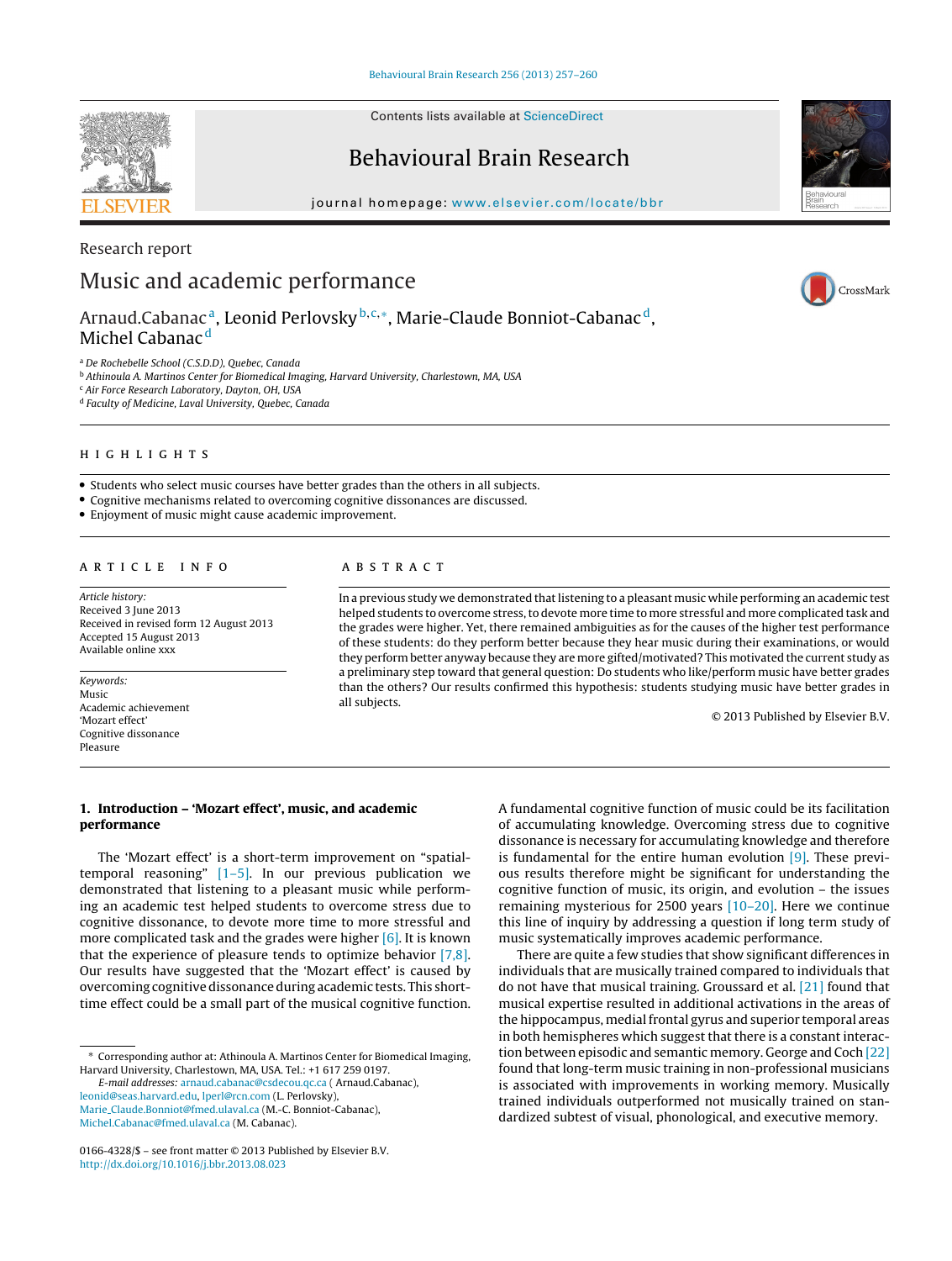

**Fig. 1.** The mean grades for different courses for the students (14–15 yrs) from the third school-year of secondary school, during the year 2011–12.

However, these studies compared "musicians" with "nonmusicians". Whether music itself has an effect on memory and cognitive functions in general is still under debate. This question also was addressed by a number of previous studies [\[23–25\].](#page-3-0) However the results again have been inconclusive, these references suggest that more research needs to be done to see if long-term music participation improves academic achievements. This question is addressed here.

#### **2. Methods**

The population studied consisted of students from a secondary school of the province of Québec Canada. The students belonged to the International Baccalaureat program for which they were selected on their first year of secondary school based on their high grades in previous years. They formed a homogenous group in terms of their grades. During the first 2 yrs of their secondary school curriculum (levels 1 and 2), music was compulsory with two courses taking nine days per period. Over the third, fourth, and fifth years (years 3, 4, and 5), music courses were optional and students had to choose one option between plastic art (painting and sculpture), dramatic art, and music. During the first two years the student academic performance was similar in this highly selective and performing population. Over the following three years all students were still of similar academic standard, but any student who disliked music was free to choose another optional course, and all the students who liked music could continue to take it at the school. A new experienced teacher, very skilled and much liked by students, had been teaching over the last three years of the music course. Several of his students were eventually able to enter the Conservatoire de music after these three years.

The mean grades for the academic year 2011–2012 were recorded for three different school years, corresponding to the third year ( $n = 196$  students), the fourth (n=184 students) and the fifth (which is the senior class of the secondary school; n = 180 students). Students were of both sexes, aged 14–15, 15–16, and 16–17 years old (for the corresponding school year). It is important to keep in mind that all the students were among the top grade level of their school, whether they selected music courses or not.

The three different school years were analyzed as three separate groups. From all the test results available we selected only courses with quantifiable performance including: sport, science, mathematic, French, English, history, chemistry, physics, Spanish, ethics, present-day world.

## **3. Results**

Figs. 1–3 illustrate striking results. Each year, the mean grades of the students that had chosen a music course in their curriculum were higher than those of the students that had not chosen music as an optional course. This tendency is true regardless of the topic of the course.<sup>1</sup>



**Fig. 2.** The mean grades for different courses for the students (15–16 yrs) from the fourth school-year of secondary school, during the year 2011–12.



**Fig. 3.** The mean grades for different courses for the students (16–17 yrs) from the fifth school-year of secondary school, during the year 2011–12.

#### **Table 1**

Statistical significance of the results in Fig. 1: T-test probabilities of the null hypotheses, H0, are low for Science and French (H0: music has no positive influence on academic performance as measured by the mean grade for each course for the students (14–15 yrs) from the third school-year of secondary school, during the year 2011–12).

|   |      | subject Sport Science Math History French English Spanish |           |      |      |      |
|---|------|-----------------------------------------------------------|-----------|------|------|------|
| p | 0.11 | 0.00                                                      | 0.43 0.32 | 0.06 | 0.31 | በ 34 |

Statistical significance of these results is very high. The probability of null hypothesis (H0: music does not positively affect academic performance), according to T-test over all data is very low, p < 0.001. For individual subjects over years statistical significance varies, with many cases reaching high statistical significance, as shown in the following Tables  $1-3$  (corresponding to Figs.  $1-3$ ).

These results confirm that music has a link to cognition. They do not indicate causality: whether the students have better grades because they practice music from time to time or whether they chose music because they are better at school. However these data

<span id="page-1-0"></span>

 $^1\,$  There are two exceptions to this statement. Of the 25 courses rated over 3 years (Figs. 1–3) there are only 2 cases when non-musical student scores are higher than

musical student scores (History year 2, French year 3); in both cases the differences are of low statistical significance.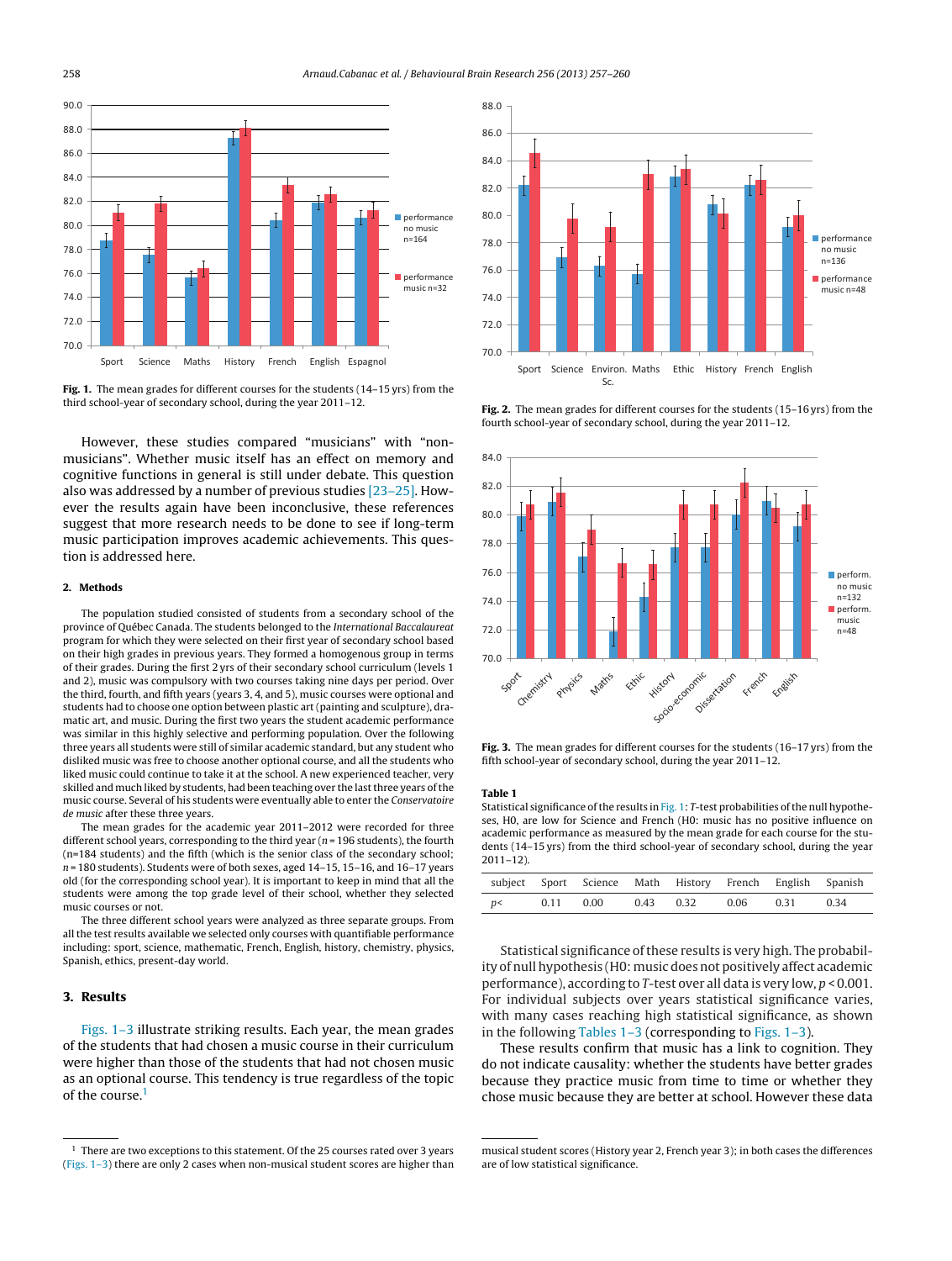#### <span id="page-2-0"></span>**Table 2**

Statistical significance of the results in [Fig.](#page-1-0) 2: T-test probabilities of the null hypotheses, H0, are low for Sport, Science, Environmental science, Mathematics (H0: music has no positive influence on academic performance as measured by the mean grade for each course for the students (15–16 yrs) from the fourth school-year of secondary school, during the year 2011–12).

| Subject | Sport     | cience                    | $\sim$<br>inviSc | Matl.     | Ethics             | .<br>distory                | French                      | $\cdots$<br>English |
|---------|-----------|---------------------------|------------------|-----------|--------------------|-----------------------------|-----------------------------|---------------------|
| n<      | 0.00<br>. | $\sim$ $\sim$<br>U.U<br>. | $_{0.02}$<br>.   | 0.00<br>. | $\sim$<br>◡.◡<br>. | . .<br>$\cup$ . $\cup$<br>. | $\sim$ $\sim$ $\sim$<br>◡.◡ | $\sim$<br>∪.∠.<br>. |

**Table 3**

Statistical significance of the results in [Fig.](#page-1-0) 3: T-test probabilities of the null hypotheses, H0, are low for Mathematics, History, Socio-economics (H0: music has no positive influence on academic performance as measured by the mean grade for each course for the students (16–17 yrs) form the fifth school-year of secondary school, during the year 2011–12).

| Subject | Sport | Scienc | EnvSci | Math | Ethics | History | Socio-econ. | Diss. | French      | English |
|---------|-------|--------|--------|------|--------|---------|-------------|-------|-------------|---------|
| n<      | 0.26  | v. i 2 | 0.15   | 0.03 | 0. I Z | 0.03    | 0.03        | 0.35  | <b>U.II</b> | ∪.⊥.    |

correspond to the previous results: music helps students to hold contradictory knowledge despite stress from cognitive dissonance caused by this contradictory knowledge  $[6]$ . We wanted to understand why students quit music courses and conducted a survey of students who had quit the music course. 15 students responded to this survey (some indicated more than 1 reason): dislike music (2 answers), curiosity to try something else (7 answers), like music but do not like playing with an instrument (6 answers), already practicing music outside of school on a regular basis (3 answers).

# **4. Discussion**

This study confirmed a long line of research linking music and cognition. Students taking musical courses achieve better performance on all other subjects. When combined with our previous results [\[6\],](#page-3-0) this gives a strong support to the hypothesis that music helps overcoming stress due to cognitive dissonance, helps accumulating knowledge, and music is fundamental for human evolution [\[9\].](#page-3-0)

These results contribute to understanding another longstanding issue. 2500 years ago Aristotle asked why music, being just sounds, has a strong power over human psyche [\[10\].](#page-3-0) Kant attempted to answer this question but could not; he concluded that music has no fundamental function in working of the mind and just tickles sensitive spots in our brain [\[11,16–19\].](#page-3-0) Darwin considered the origin, evolution, and power of music "the greatest mystery" [12]. A fundamental cognitive function of music remains a mystery for contemporary evolutionary psychologists andmusicologists [\[13–15,20,26,27\].](#page-3-0) A recent theoretical hypothesis suggests that music helps resolving contradictions among knowledge and therefore is fundamental for survival [\[9,16–19\].](#page-3-0) Accumulating experimental evidence supports this hypothesis [\[6,28,29\],](#page-3-0) music might be fundamental for the entire human evolution [\[9\].](#page-3-0)

Understanding functions of music in cognition would require addressing a question of specificity and uniqueness of music for resolving cognitive dissonance. It has been reported that physical fitness correlates with academic performance  $[30]$ ; however correlations have been less pronounced. Thompson et al. [\[4\]](#page-3-0) demonstrated that the 'Mozart effect' can be explained by enjoyment, arousal, and mood. Exposing students to an adagio by Albinoni, which scored negative on these measures, resulted in lower test achievements. This publication is interesting in that it has ignored the fact that the adagio by Albinoni is among the most popular music pieces in western music. How can this be explained? Our hypothesis suggests that sad music, such as Albinoni adagio, helps resolving cognitive dissonances between human strivings for happiness and unavoidable losses and distresses of human life.

A recent publication [\[31\]](#page-3-0) added an additional dimension to analyzing influences between music and cognition. The authors of that publication emphasized that existing data have not addressed the issue of causality: does "music training causes improvements in  $cognition...$  (or) high-functioning children are more likely than other children to take music lessons, and that they also differ in personality"? The issue of causality has not been resolved in this publication. Possibly, combining a theoretical prediction of musical emotions being the mechanism resolving cognitive dissonance [\[16,32–35\],](#page-3-0) experimental confirmations of this hypothesis [\[6,28,29\],](#page-3-0) and evidence for correlation between engagement with music and other cognitive achievements (including this paper) give solid evidence for causality of interaction between music and cognition.

The authors of  $[31]$  demonstrated that "personality variables are at least as good as cognitive variables at predicting music training." The future correlational studies of links between music training and non-musical ability, they suggest, should account for individual differences in personality. We emphasize that this should be a part of a wider study developing approaches to measuring musical emotions as well as emotions of cognitive dissonances and establishing relations between them. It is possible that a large number of musical emotions have evolved for overcoming similarly large number (a virtual continuum) of emotions of cognitive dissonances [\[6,16,29,32,36,37\].](#page-3-0) These future studies could contribute to our understanding of enjoyment of sad music. Experimental verifications of discussed hypotheses will have to be addressed by future research.

## **5. Conclusion**

The current paper contributes to establishing relations between music education and academic performance. We have demonstrated that students selecting musical courses perform better than those declining such courses, despite equally high initial achievements. This further contributes to accumulating theoretical and experimental evidence that music helps overcoming stress caused by cognitive dissonance, and helps accumulating knowledge  $[6,16,29]$ , which is fundamental to human evolution  $[9]$ . In addition to addressing this fundamental scientific question about the origin and evolution of music, it also contributes to the ongoing debate about needs and usefulness of musical education.

#### **Acknowledgments**

The authors thank De Rochebelle School (C.S.D.D., Quebec) for making available academic performance records. This work was supported by the Natural Sciences Research Council (NSRC) of Canada.

### **References**

<sup>[1]</sup> [Tomatis](http://refhub.elsevier.com/S0166-4328(13)00509-3/sbref0005) [AA.](http://refhub.elsevier.com/S0166-4328(13)00509-3/sbref0005) [The](http://refhub.elsevier.com/S0166-4328(13)00509-3/sbref0005) [conscious](http://refhub.elsevier.com/S0166-4328(13)00509-3/sbref0005) [ear.](http://refhub.elsevier.com/S0166-4328(13)00509-3/sbref0005) [New](http://refhub.elsevier.com/S0166-4328(13)00509-3/sbref0005) [York,](http://refhub.elsevier.com/S0166-4328(13)00509-3/sbref0005) [NY:](http://refhub.elsevier.com/S0166-4328(13)00509-3/sbref0005) [Station](http://refhub.elsevier.com/S0166-4328(13)00509-3/sbref0005) [Hill](http://refhub.elsevier.com/S0166-4328(13)00509-3/sbref0005) [Press;](http://refhub.elsevier.com/S0166-4328(13)00509-3/sbref0005) [1991.](http://refhub.elsevier.com/S0166-4328(13)00509-3/sbref0005)